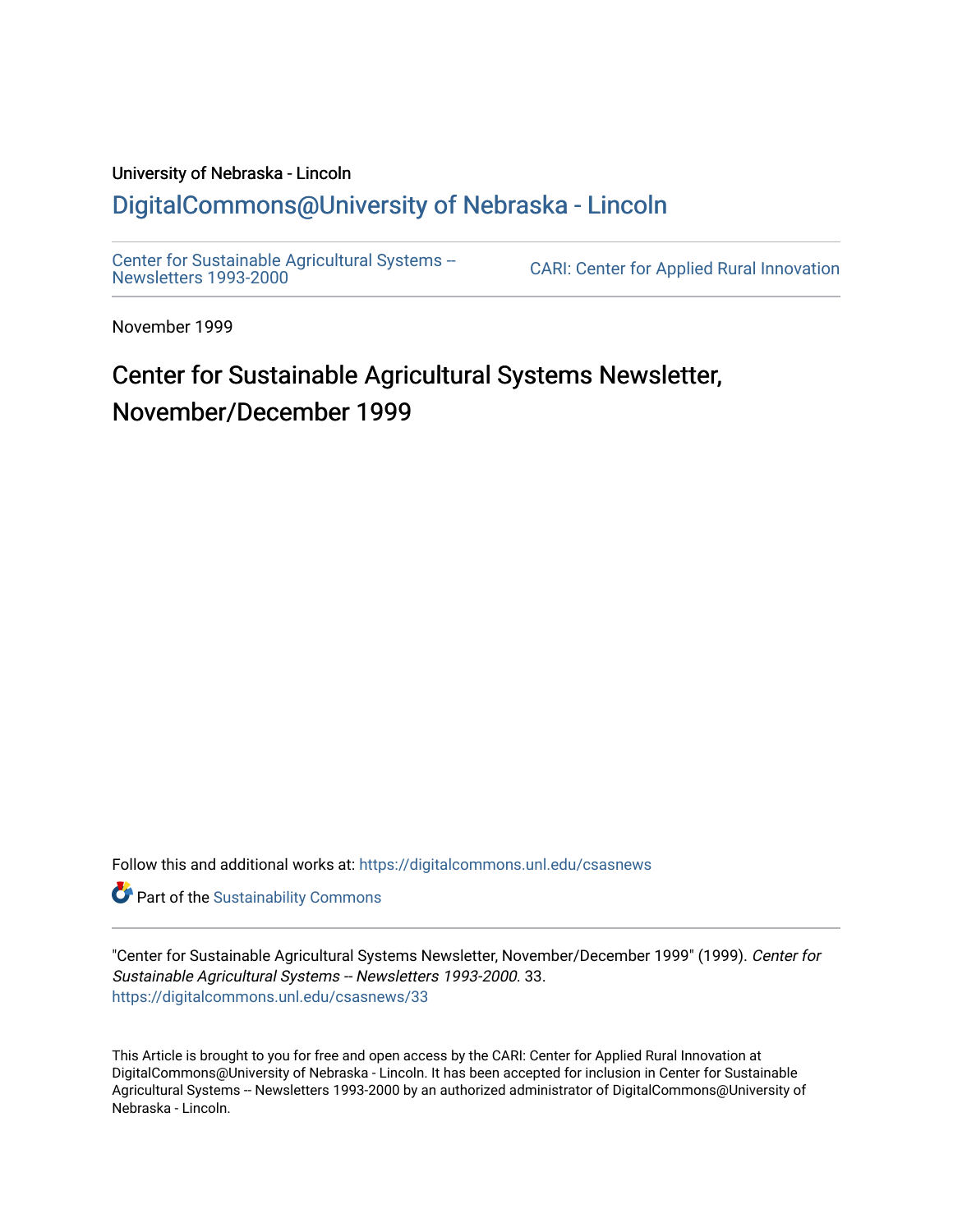# **Center for Sustainable Agricultural Systems**

# **University of Nebraska-Lincoln**

### **November-December, 1999 Newsletter**

### **Conference Shows Large Interest in Small Farms**

According to the USDA criterion, a small farm has less than \$250,000 gross annual income. In the U.S., these farms hold 75% of all assets and 72% of all land, and they produce 41% of all farm receipts. The profile in Nebraska is similar, although our family farms tend to have more acres and larger equipment. Small farms have provided the families, the support for schools and businesses, and the backbone of rural communities. The classical Goldschmidt study of communities in California in the 1940s showed the much higher quality of life in a community of small, privately-owned farms (Dinuba) compared to that in a community surrounded by large, corporate farms (Arvin). The same structure and social consequences are equally important 50 years later in that place.

The Second National Small Farm Conference in St. Louis (October 12-15) this year explored both the current contributions and the future potential of small farms in the U.S. The recent USDA report "A Time to Act" listed several principles that should guide small farm development:

- produce safe, healthy, and diverse foods
- connect farmers with consumers
- promote rural communities
- encourage natural resource stewardship
- live in a safe and responsible environment
- support competition in free markets
- allow people to own farms
- generate family income comparable to other economic sectors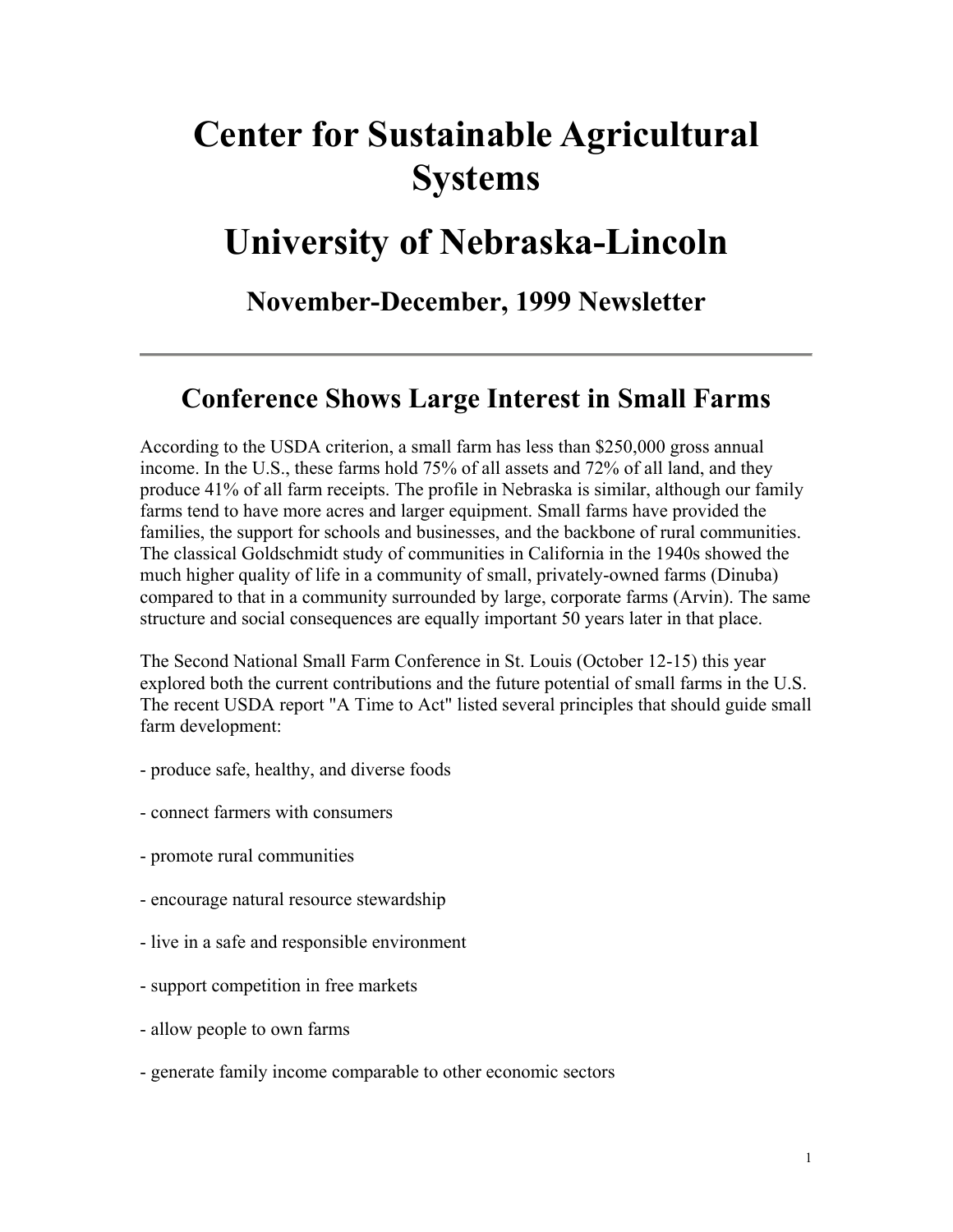These principles provide a stark contrast to the singular profit motive of corporate, industrial agriculture. In conclusion, the report states that "Small farms are the most entrepreneurial and possibly the most innovative in U.S. agriculture."

Secretary of Agriculture Dan Glickman reported to the conference that small farmers were at the top of the USDA agenda, that the agency is enhancing rural development efforts through small farms, and that small farm owners must share in the general prosperity of the U.S. Under Secretary Miley Gonzalez added the importance of education as well as new products and new uses in agriculture.

In a keynote presentation, John Ikerd from Missouri described the takeover of agriculture by corporate agribusiness, a process driven by greed and the final step in industrialization. He cited the concentration of wealth in a few corporations and how this led to deterioration of both natural and human resources. "Industrialization is not good for farmers and is not good for the environment," according to Ikerd. In a call to action, he said the time for quietness is past, and that a post-industrial agriculture would be built on small scale, site-specific management and solutions, local ownership, and local markets. Ikerd insisted that small farms are the only viable route to equity and participation in the fruits of agriculture, and a system built on individual ownership and management with a large number of small farmers and business people is the one in which a free market will flourish while benefiting local people. He said that the current banner is sustainability.

The Small Farm Conference brought together more than 400 people with interest in small scale, entrepreneurial agriculture. It was obvious from the displays that federal and other public agencies have a large interest in the small farm sector, and that the non-profit organizations are among the most active and useful in this arena. The universities have much to contribute, but thus far have spent most of their energies developing technologies for a large-scale, industrial model. Many speakers at the conference asked for a change in land-grant research and education priorities toward smaller, more sustainable farms and the appropriate technologies to make them profitable.

*Submitted by Chuck Francis*

### **University Role in Biotechnology: What Do People Say and Why?**

*Sixth in a Series.* There is growing debate about the emerging role of universities in research and applications of biotechnology. Current interest and investment in production and use of genetically modified organisms (GMOs) have sparked a revolution in university research laboratories and fields. Perhaps no single set of new techniques and potential technologies has caused such a substantial short-term shift in focus of people and resources in universities. We hope that encouraging debate within the university community and among our clients will help inform people of the issues and aid in charting a rational strategy for the future.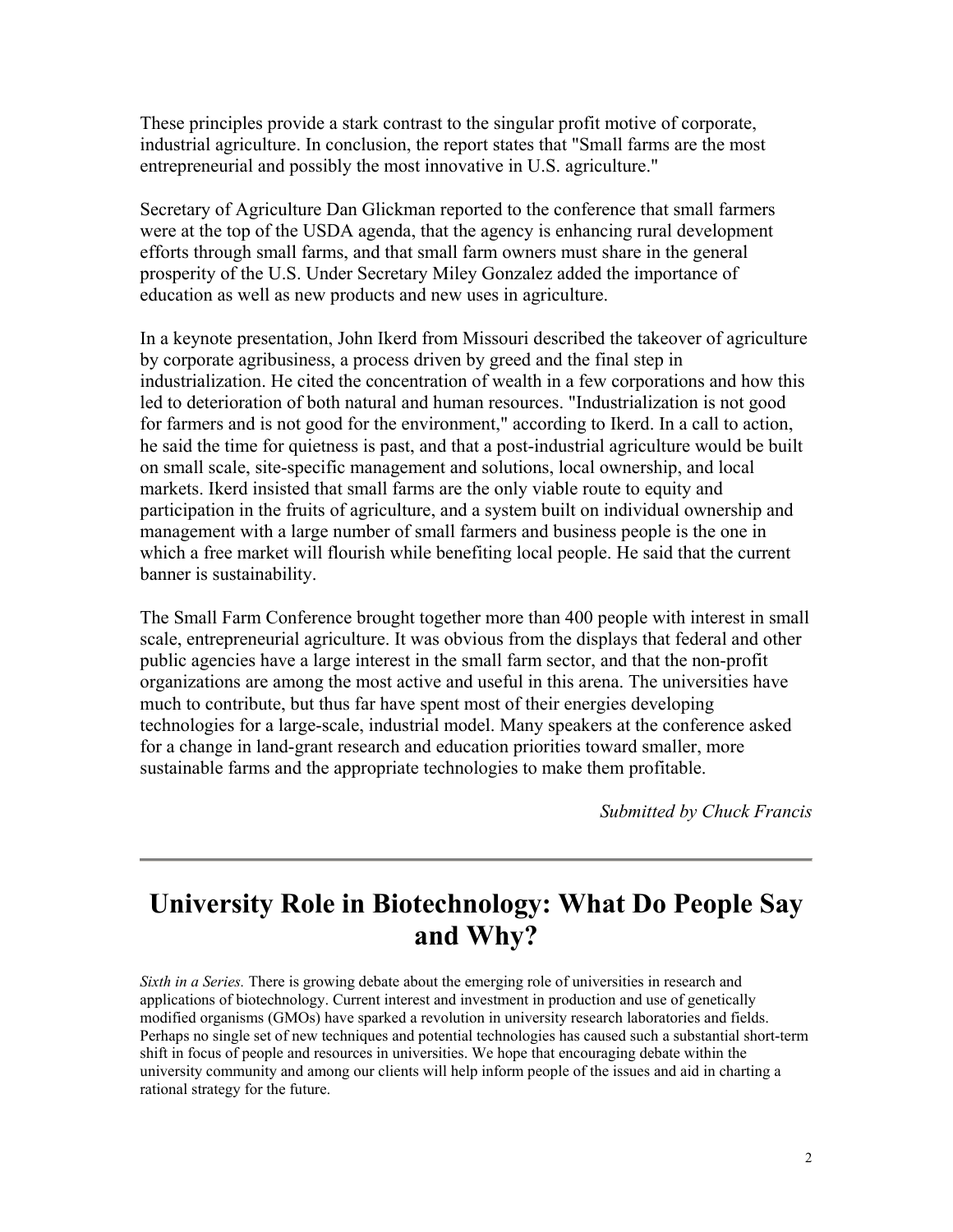#### **Perspectives from the Midwest**

Through this series we have discussed many of the basic causes for debate on the issue of transgenic crops: ownership of germplasm, potentials for gene escape, food safety, economics and who benefits, consumer attitudes, and impacts on agriculture and communities. The debate continues to grow, often focused on the issue of labeling, preserving identity of non-GMO grains, and economics of using these technologies. There is great concern among farmers who planted hybrids and varieties that included this new technology and who paid a premium for seed, only to find that they must now sell the product for a lower price.

Some people in the system call for labeling so that consumers can make informed choices in their food purchases. Others maintain that we just need better education on the safety and contributions of GMO-based crop products--to negate the unfounded fears in what they consider an obviously valuable new technology. Many in the U.S. seed industry are quick to blame the European consumer and politician for creating barriers to trade. Organic farmers and food advocates insist that this technology is both dangerous and unnecessary. Most consumers are confused about the issues, even if they have read articles and seen TV bytes about the debate. How do we sort out all the information we hear, and what do different people in the food system say about new, genetically engineered crops and foods? And why?

First we must assume that people say what they believe--any other interpretation would be second guessing their motives and usually would be pure speculation. It seems rational to examine what is said about crops and products derived from transgenic-based technologies, consider the source and vested interest behind that source, and then try to make sense of what is happening. Ultimately, the consumer will determine the success of any new food or other technology, and educators can contribute to making that decision an informed one. The following are paraphrased quotes from personal interviews, along with my comments and interpretations.

*Dean in a College of Agriculture:* "The university has been relatively silent about GMOs, and it is time for knowledgeable faculty to share their expertise to help shape informed public policy. We cannot be biased, but we can provide information about the usefulness and safety of GMO crops to allow the public to make an enlightened decision for themselves." This administrator is a well-informed scientist, a person who understands genetics and some implications of technology, and is responsible for helping other scientists find research support from industry and government. A bias is clear when there is no mention of non-utility and potential dangers of the technologies--the statement appears to be advocacy rather than education.

*Conventional Farmer in the Midwest:* "This is a good type of technology, one that helps me to farm more responsibly with fewer chemicals on more acres. We don't want to go back to old systems." The farmer is convinced of the production benefits of GMO crops, and would not appreciate any interference in the availability of a new technology that makes the operation more efficient and stable.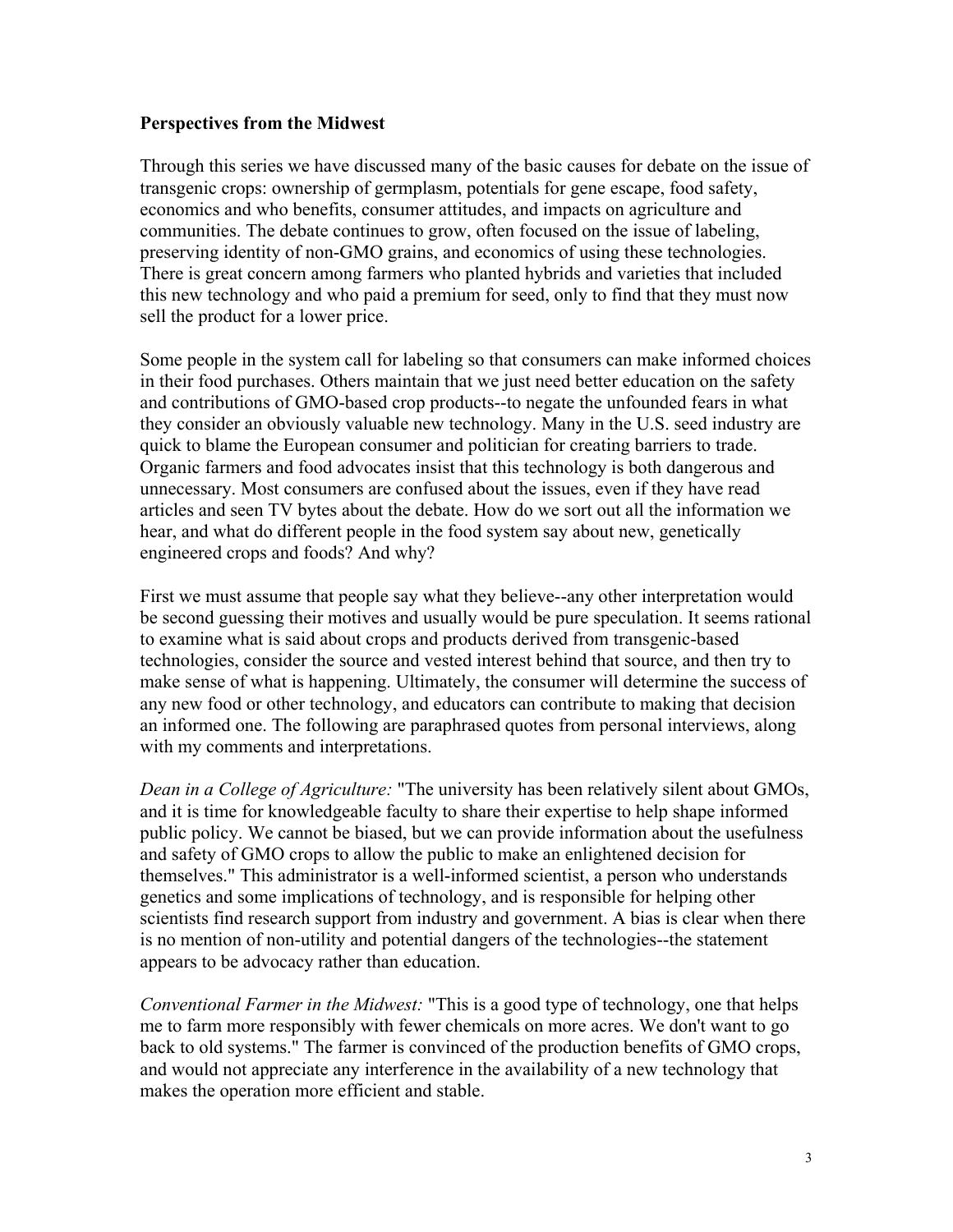*Alternative Crop Farmer:* "There is a premium paid today for non-GMO crop products, and this is something that we should be able to take advantage of." This farmer is not convinced of the value of the new GMO hybrids, and chooses to stay with standard seed rather than pay the higher price for new seed hybrids. Now it could be rewarding to sell what the market wants: a product without the GMO technology.

*Food Processor:* "How can you really guarantee that a product is completely free of GMO grains? There are tests available, but they are too expensive and unreliable." Here the complexity of GMO technology and products becomes relevant. Unlike foods that are evaluated by appearance, quality, and uniformity, we see the effects of an industrial and global industry based on regulation and control.

*Elevator Operator in Midwest:* "This will be an incredible hassle to separate and maintain identity of different grains. We are not prepared for this, and the costs of such an investment in facilities would have to be charged to the farmer and eventually the consumer." The costs and inconvenience faced by many in the grain trade far outweigh the opportunities for unique identity and marketing niches for new products.

*Non-Profit Group Director:* "The entire GMO industry is anti-small farm, and this technology promotes the industrial approach to agriculture." The impacts of a specific new technology are seen as symptomatic of changes in the structure of agriculture, resulting in a loss of small family farms and the strength that they bring to communities. Although the new varieties are not the only causal factor, they are an obvious high-profile example of what many consider to be scale-specific technologies from research that provides yet another advantage to an industrial-model farm.

*European Cereal Breeder:* "The terminator gene could prevent cereals from sprouting in the ear or head; that would be an advantage to farmers who are faced with rain and high humidity during the harvest period." This answer typifies the discipline-specific thinking with which we currently approach research and new technologies; we think in terms of a single cause, a single effect, and a technology that can solve that single problem.

*European Ecological Agriculture Scientist:* "Why do we need this technology, and who will benefit from its use? As I see it, transgenic crosses are not a natural process, and GMOs seem to move more control over agriculture to the multinational corporations." Here is a holistic and critical view of the new technology, and a suggestion that wider issues are important even as we evaluate the potential impacts of single technologies.

*Urban Consumer in U.S.:* "I've seen plenty of publicity and controversy about the GMO issue, but I really don't understand what people are saying. If the government agencies say that this is safe, I assume that it is. Why not shop for cheap food as long as it looks good?" The average consumer in this country is not concerned about food safety, other than reading about some of the more spectacular problems when there is a wellpublicized outbreak of food poisoning. People generally believe and trust the government as well as commercial food companies.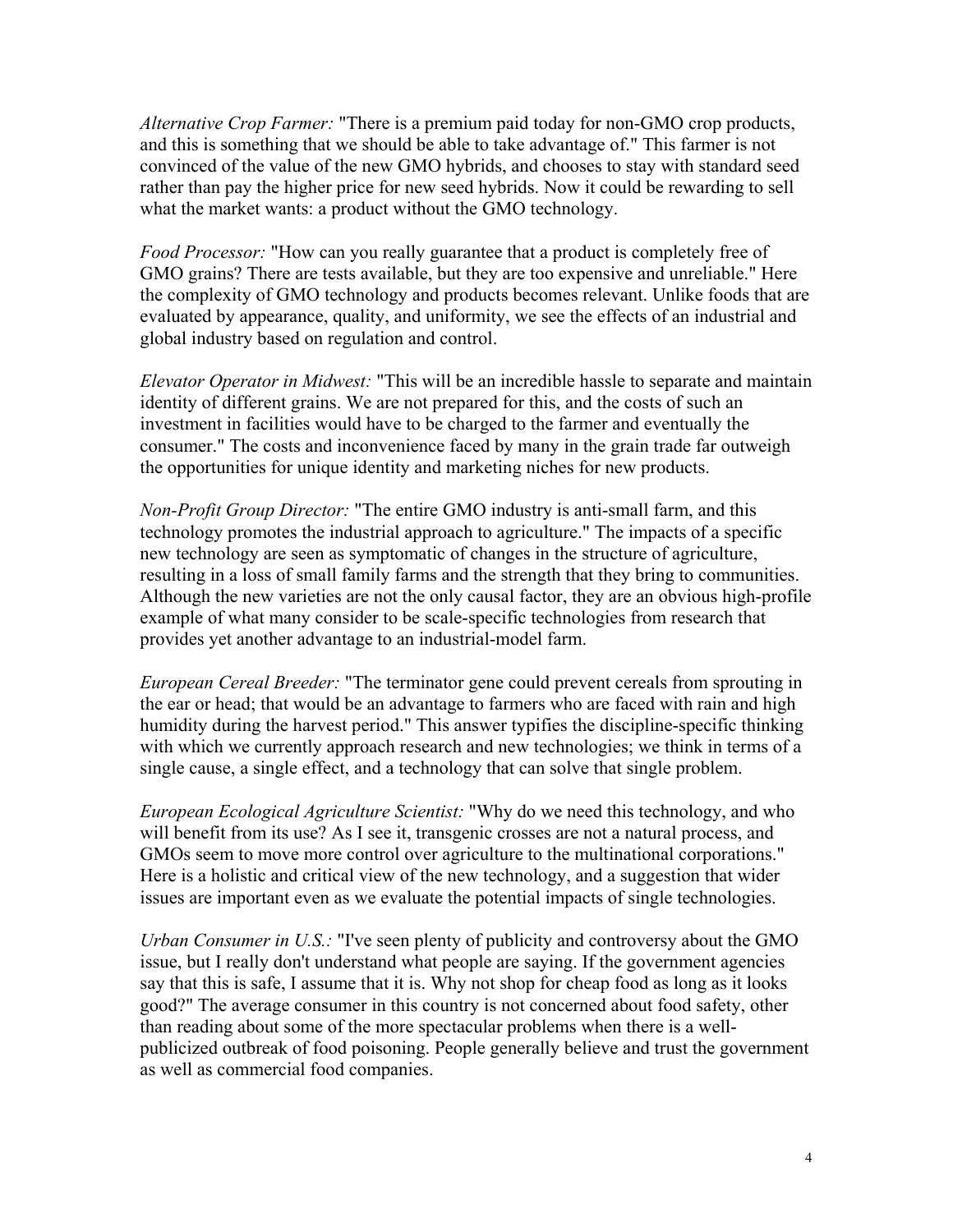*Urban Consumer in Europe:* "It's hard to trust the government. Just look at the mad cow disease in England! And when multinational corporations come in with cheap food, this leads to loss of culture as well as business for local shops." A much different attitude seems to prevail in Europe about what is safe, what is nutritious, and what is culturally acceptable. Organic food consumption is much higher in several of the northern European countries, compared to the U.S., and there are multiple reasons for this difference, one of which is avoidance of food containing GMOs.

#### **What is the university's role?**

As stated by the dean in the first example, our main goal is education. As a public institution, we design programs for the public good--as perceived by each individual instructor or Extension educator. Individuals in the public domain have opinions, specific experiences in their own education and training, and personal connections with groups inside and outside their organizations. When sorting out the different messages about GMOs from a plethora of sources, including universities, it is essential to consider the qualifications and the vested interests behind those sources, and who will gain from society's acceptance of a given opinion or information source.

In universities, we write grant proposals and seek support for research and teaching beyond what is available from our state employers. As a university researcher, I can best serve the public good by getting more funds to do more and better research. Yet this process also puts me in a position of considering the grant source and their opinions about technologies--an especially critical factor if that source is a company involved in developing and marketing GMO crops. It is no easy task for people to sort out the many conflicting reports about the positive potentials and serious possible consequences of these new technologies. An informed and objective debate is the best possible avenue to rational decisions by society for the future.

#### *Submitted by Chuck Francis*

Editor's Note: The UNL Institute of Agriculture and Natural Resources has formed a nine- member *ad hoc* task force to address current public issues related to biotechnology. It is chaired by Dr. Anne Vidaver, director of the UNL Center for Biotechnology and head of the Department of Plant Pathology; Dr. Darrell Nelson, Agricultural Research Division Dean and Director, will serve as the administrative liaison for the task force. The group is to: "develop a plan for communicating factual information regarding the benefits and risks of producing biotechnology-enhanced plants and animals for human food; develop a series of letters to the editor and/or opinion/editorial documents that are scientifically correct and address the major issues raised by opponents of biotechnology; and work with CIT (communications unit) to disseminate information to newspapers and magazines and through a special IANR Web site."

### **Loss of Biodiversity a Growing Concern**

Crop improvement is based on access to a wide range of genes, for resistance to insects and pathogens, for stress tolerance, and for quality traits. The high-yielding varieties and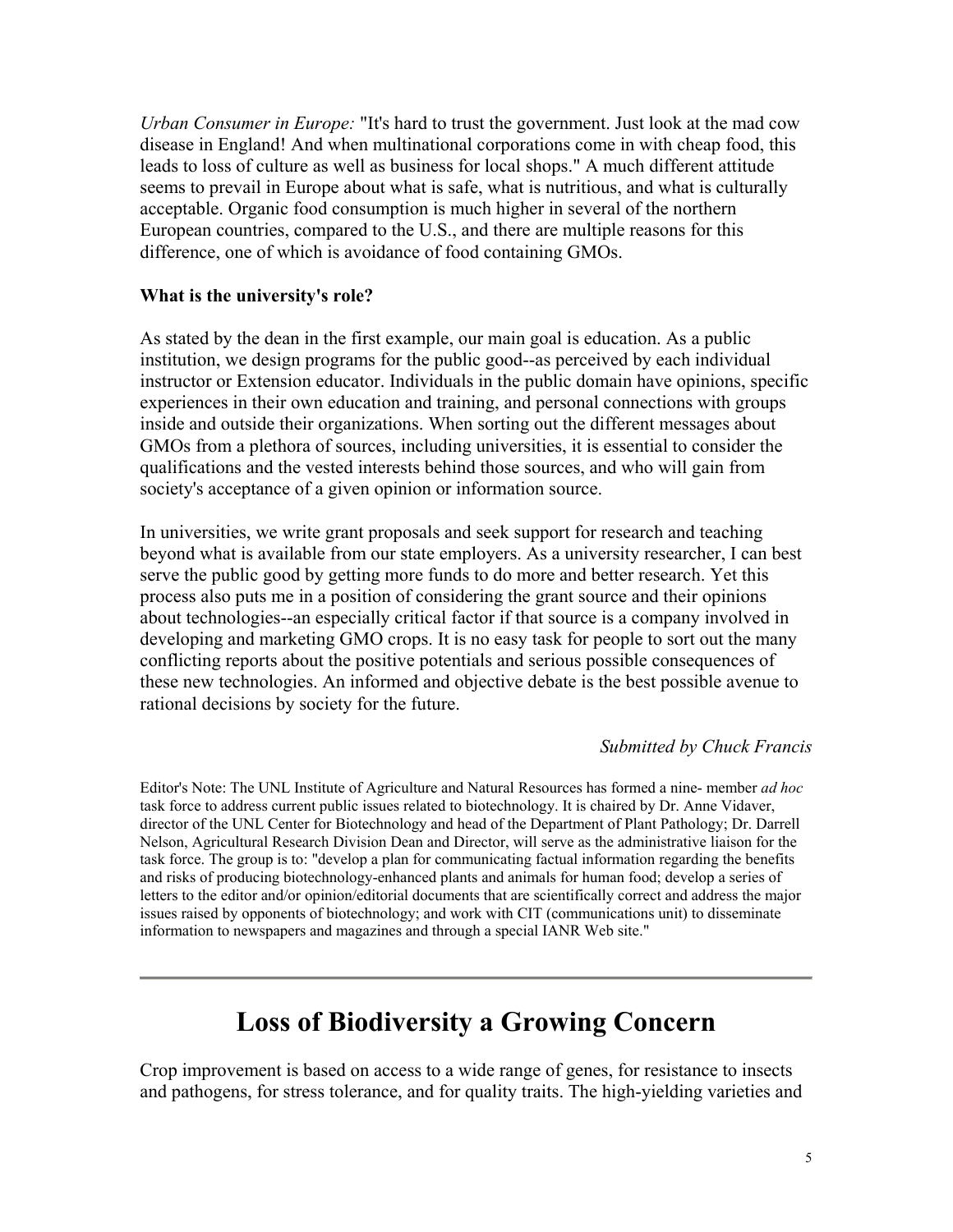hybrids we use in Nebraska are the result of crosses with land races or wild relatives of current crops. When we lose farmers' original varieties or habitat for wild ancestors, or fail to preserve these materials in our germplasm banks, the long-term effect will be a compromising of future potential for improving crops.

"Biotechnology is no solution to this loss of genetic diversity," according to John Tuxill in a recent report from Worldwatch Institute. "We are increasingly skillful at moving genes around, but only nature can create them. If a plant bearing a unique genetic trait disappears, there is no way to get it back."

The gene banks maintained in Fort Collins by USDA and numerous other banks around the world attempt to maintain collections of most important food crops. These banks are poorly funded, and some gene sources are lost while waiting in boxes to be catalogued and stored. Botanical gardens, seed savers' networks, and other private initiatives are trying to help save this inheritance to provide a rich genetic resource to future generations. In addition to importance for agriculture, genetic diversity is critical as a source of new medicines. Current moves toward globalizing the food system, homogenizing diets and food sources, and concentrating ownership in a few multinational corporations all emphasize short-term profits at the expense of long-term sustainability. This should be a concern to all Nebraska citizens.

*Submitted by Charles Francis*

### **Resources**

*Nature's Cornucopia: Our Stake in Plant Diversity*, \$5. Widespread losses of plant species and varieties are eroding the foundations of agricultural productivity and threatening other plant-based products used by billions of people worldwide, reports a new study by the Worldwatch Institute. See http://www.worldwatch.org/pubs/paper/148.html.

USDA Economic Research Service has a Farm Structure Research Program that identifies, measures, and analyzes forces contributing to current farm structure and farm structural change, investigates the role and future of small farms, examines efficiency/size relationships in major U.S. farming subsectors, measures farm enterprise cost structure, level and distribution, quantifies farm diversification, and advances analytical tools for conducting farm structure and performance research and analysis. For more information, see http://www.econ.ag.gov/briefing/farmstructure/index.htm.

*Organic Farming and Marketing Research: New Partnerships and Priorities*. Free. Proceedings of October 1998 conference sponsored by Organic Farming Research Foundation, USDA and Wallace Institute for Alternative Agriculture. Focuses on current status and future prospects for organic agricultural research and education within USDA and elsewhere. Includes text of presentations on research needs from farm inspector's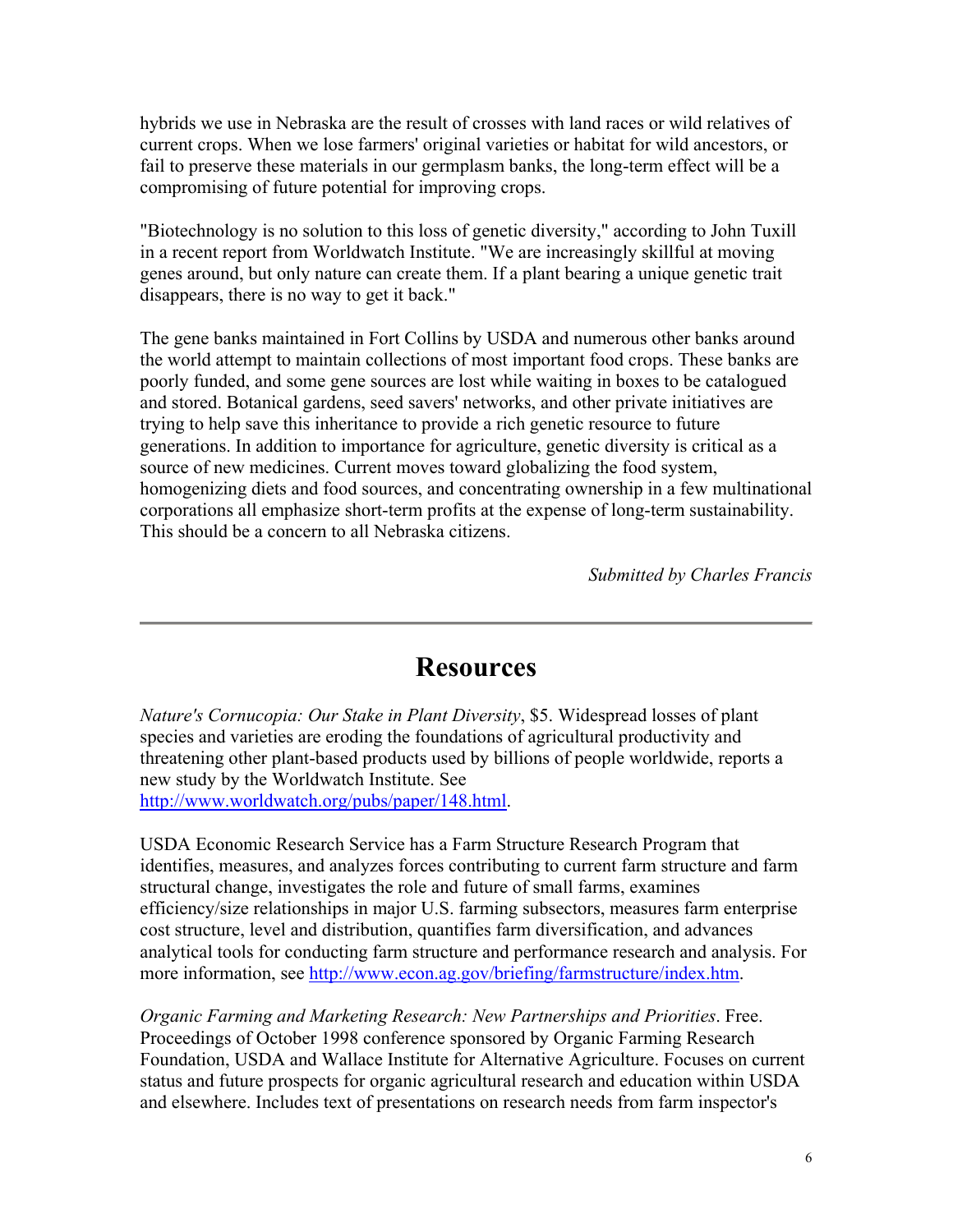perspective, data needs of the organic industry, international issues pertaining to organic agriculture, and more. OFRF, PO Box 440, Santa Cruz, CA 95061, 831-426-6606, research@ofrf.org, http://www.ofrf.org/.

The Nebraska Cooperative Extension has a new Web site, ruralroutes.unl.edu. It is designed to help farmers and ranchers and rural communities maneuver through today's changing agricultural economy and includes the following categories: marketing, finances, stress and change, families and communities, crops, livestock, alternatives, and policy.

*Pest Management in U.S. Agriculture*. \$18. USDA Economic Research Service report (ERS Handbook No. 717) has a wealth of data based on the 1996 ARMS (Agricultural Resource Management Study) survey. Will serve as a good baseline for various analysts and organizations wanting to project the impacts of GMOs. See http://www.econ.ag.gov/epubs/pdf/ah717, or call 202-694- 5050.

Editor's Note: The following four reviews by Charles Francis are of books published between 1915 and 1999; all have relevance to living in balance with natural resources plus human decisions to create a sustainable future.

*Herland and Selected Stories* (Charlotte Perkins Gilman, 1992, Signet Classics, N.Y.): The title story originally published in 1915 provides brilliant insight by an early feminist who presents an idealistic view of a utopian, 2000-year-old society of women. Published long before environmental issues and educational reform were hot topics, Gilman explores agroforestry, food production without chemicals, integrating work with pleasure, and how a village can raise the children. I highly recommend *Herland* for the thoughtful reader who wants historical perspective on sustainable agriculture.

*Hope, Human, and Wild: True Stories of Living Lightly on the Earth* (Bill McKibbon, 1995, Little, Brown & Co., Boston): Best known for *The End of Nature*, McKibbon explains two current models where sustainability is high on the agenda and there is progress toward that goal. In Curitiba, Brazil, the successful efforts of an energetic and forward-thinking mayor have catalyzed the imagination of planners and citizens alike. The result is a beautiful city with viable transport and other public services, support for people of all classes, and progressive industry. In stark economic contrast is the state of Kerala, India, where per capita annual income is \$330 per year, yet resources are shared and enhanced for future generations. In contrast to the people-oriented capitalism in Curitiba, the pragmatic communist governments in Kerala since achieving independence have built a a viable society on a limited resource base. McKibbon then applies these lessons from Third World models to his own threatened Adirondack home--and shows clearly that sustainable ideas can come from a wide range of places around the globe.

*Believing Cassandra* (Alan AtKisson, 1999, Chelsea Green Publ., White River Junction, Vermont): An articulate and light-hearted book about a heavy subject, *Believing Cassandra* urges the reader to take seriously the warnings of those looking into the future. Cassandra, youngest daughter of the last King of Troy, was blessed with the ability to foresee the future, but cursed with the fact that no one would believe her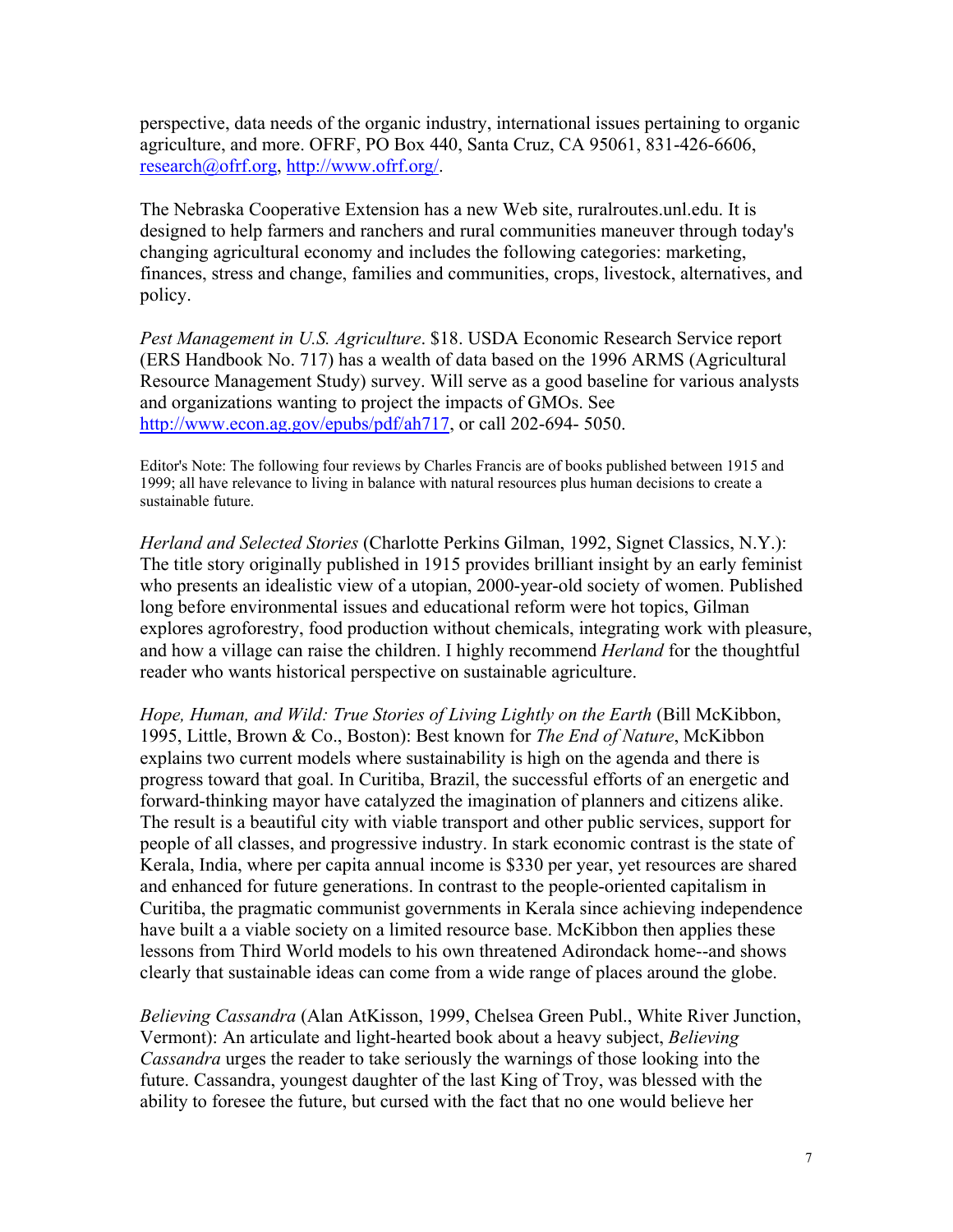prophecies. Alan AtKisson carefully distinguishes between the needs to stop Growth, to encourage Development, and to embrace Sustainability. The book is best summarized with a quote: "...we are not talking here about a dull, earnest, melancholy, hair-shirt king of existence, where everyone wears identical tunics and gives thanks for their daily servings of gruel, content with the knowledge that Nature has been protected and the Collective equitably served. A sustainable World, properly understood, is not only an abundant World: it is a wildly diverse and *fascinating* World. This is a World spilling over with opportunities for personal advancement, business development, creative expression, exploration of the unknown. Sustainability is beautiful and reasonable and profitable, all at once. Sustainable solutions come in every imaginable shape and size, reflect every cultural variation, make possible the highest aspirations of individual human beings. Sustainability itself is not Utopia, but something much more realistic and more interesting: it is the process of trying to reach Utopia from a thousand different directions." This is a goal worthy of our attention. The book is available from Chelsea Green Publishing Company, PO Box 428, Gates-Briggs Building #205, White River Junction, VT 05001, 800-639-4099, http://www.chelseagreen.com/Cassandra/index.html.

*Changing the Way America Farms: Knowledge and Community in the Sustainable Agriculture Movement*, (Neva Hassanein, 1999, Nebraska Press, Lincoln): Who says that doctoral studies always sit on the shelf and gather dust? This exciting book by recent University of Wisconsin graduate Neva Hassanein describes the alternative information network developed by farmers seeking answers to complex, systems-level questions on their farms. She worked with the Ocooch Grazers Network who practice intensive rotational grazing and the Wisconsin Women's Sustainable Farming Network, a group that focuses on farm systems as well as family quality of life. The result is a readable book that provides an attractive direction--farmers taking responsibility for their futures. They show how science can be combined with practical experience, and thus made available in a common language that is accessible to farmers. To order, call 1-800-755- 1105, or e-mail press@unlinfo.unl.edu.

### **Coming Events**

Contact CSAS office for more information.

#### **2000**

Jan. 5-6 - Mid-America Fruit Growers Conference, St. Joseph, MO

Jan. 7-8 - Great Plains Regional Vegetable Conference, St. Joseph, MO

Jan. 19-22 - 20th Annual Ecological Farming Conference, Pacific Grove, CA, http://www.csa-efc.org/

Jan. 27 - Nebraska Forage and Grassland Council Annual Meeting, Lincoln, NE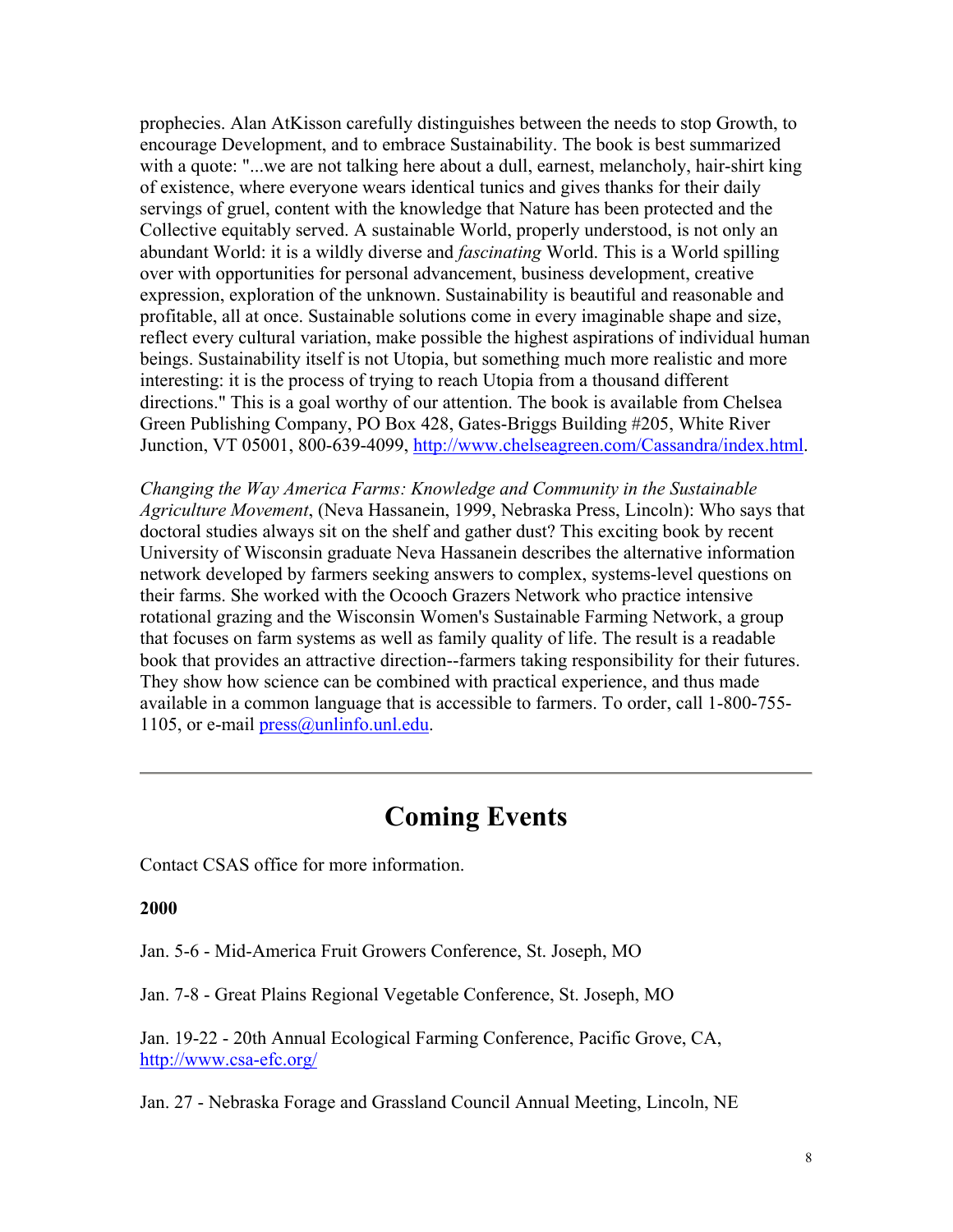Jan. 28-30 - Northern Plains Sustainable Ag Society Annual Conference, Aberdeen, SD

Feb. 2-5 - Aquaculture America 2000: Unmasking the Marvels of Aquaculture, New Orleans, LA, http://www.was.org/confer/neworleans/neworleans.htm

Feb. 11-12 - North American Farmers' Direct Marketing Association Educational Sessions, Cincinnati, OH

Feb. 14-18 - International Conference on Managing Natural Resources for Sustainable Agricultural Production in the  $21<sup>st</sup>$  Century, New Delhi, India, http://www.nic.in/icar/intconf.html

Feb. 26 - Nebraska Sustainable Agriculture Society Healthy Farms Conference & Annual Meeting, Aurora, NE

Feb. 28-Mar. 2 - International Plant Resistance to Insects Workshop, Fort Collins, CO, http://www.colostate.edu/Depts/bspm/Meetings/ipri.html

Mar. 7-9 - Farming and Ranching for Profit, Stewardship, and Community Conference, Portland, OR, http://wsare.usu.edu/2000/

Mar. 13-16 - Conference on Land Stewardship in the 21st Century: The Contributions of Watershed Management, Tucson, AZ, http://www.srnr.arizona.edu/2000conf/landconf.html

Mar. 27-29 - Soil, Food and People: A Biointensive Model for the New Century, Davis, CA, http://www.universityextension.ucdavis.edu/biointensive/

For additional events, see:

http://www.sare.org/wreg/view\_notice\_adm.pl

http://www.agnic.org/mtg/

### **Did You Know...**

According to critics, the recently passed agricultural assistance package loosens rules that were intended to target government payments to family-size operations. Chuck Hassebrook, program director of the Center for Rural Affairs in Walthill, Nebraska, is among those who contend that the looser rules will hasten the demise of smaller-scale operations as big farms use the extra cash to buy up land from the neighbors.

The crop value of all horticultural production (including dry beans and potatoes) in Nebraska in 1997 was \$160,427,000, an increase of 61% compared to 1992.